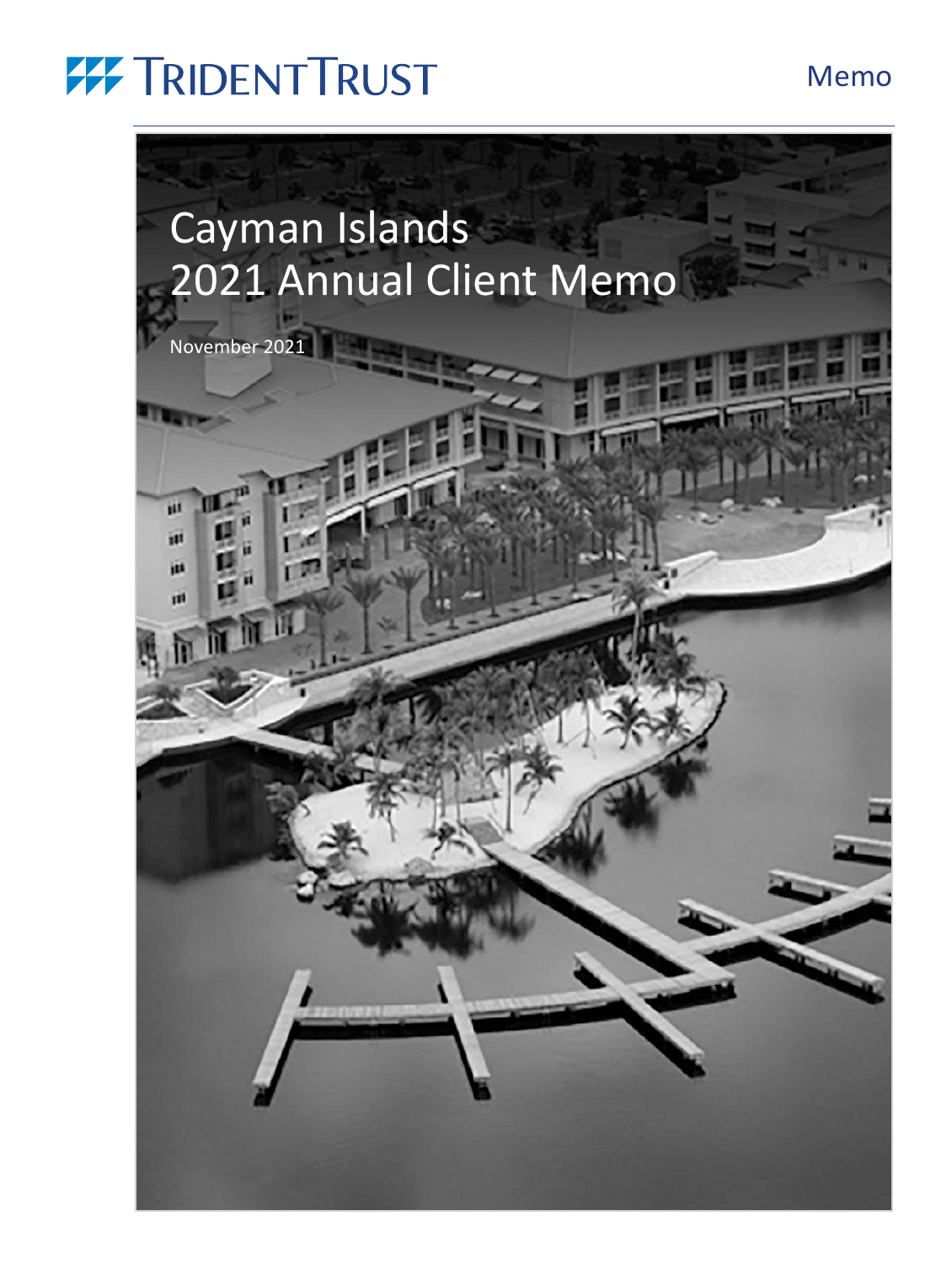## **Introduction**

The Trident Trust Group (www.tridenttrust.com) is an organisation with a 40-year track record of providing fiduciary, corporate and fund administration services to international financial institutions, professional intermediaries and private clients.

We take pride in our core values of reliability, responsiveness, attention to detail and personal service. Our client focus allows us to develop custom solutions tailored to support our clients' success.

Our global footprint and substantial Cayman Islands presence positions us to support offshore and onshore structuring and ongoing client requirements.

We have enclosed our Annual Client memo with information on current legislation and registered office requirements.

Thank you for choosing Trident Trust Company (Cayman) Ltd. We look forward to our continued partnership.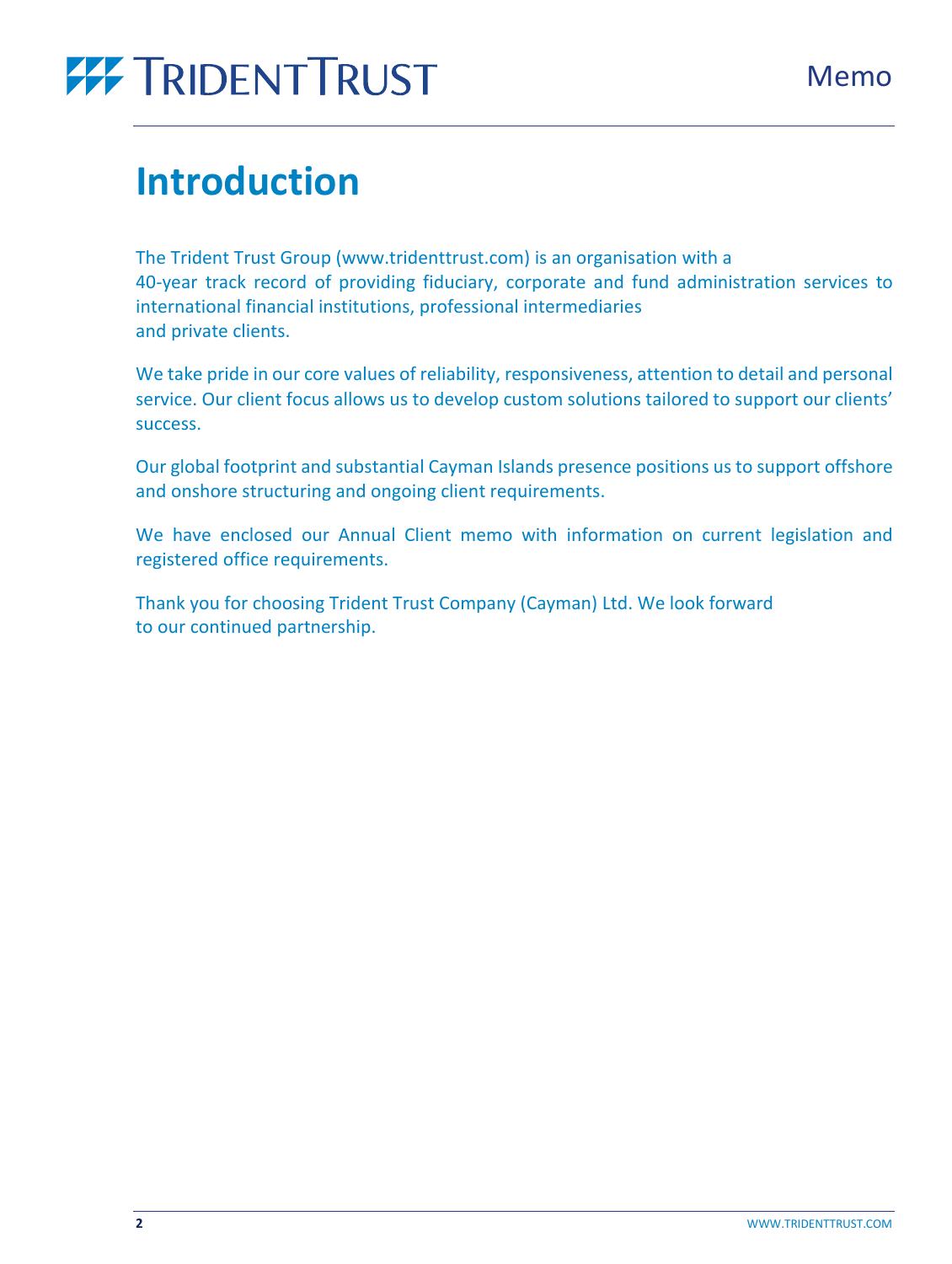## **Highlights**

**[Registered Office](#page-3-0)  at a Glance**

**[Trident Trust](#page-5-0)  at a Glance**

**Registered Office [Fee Payment Information](#page-7-0)** **Economic [Substance](#page-8-0)**

**[Regulatory](#page-10-0)  Update [Invoice Payment](https://www.tridenttrust.com/client-login/)**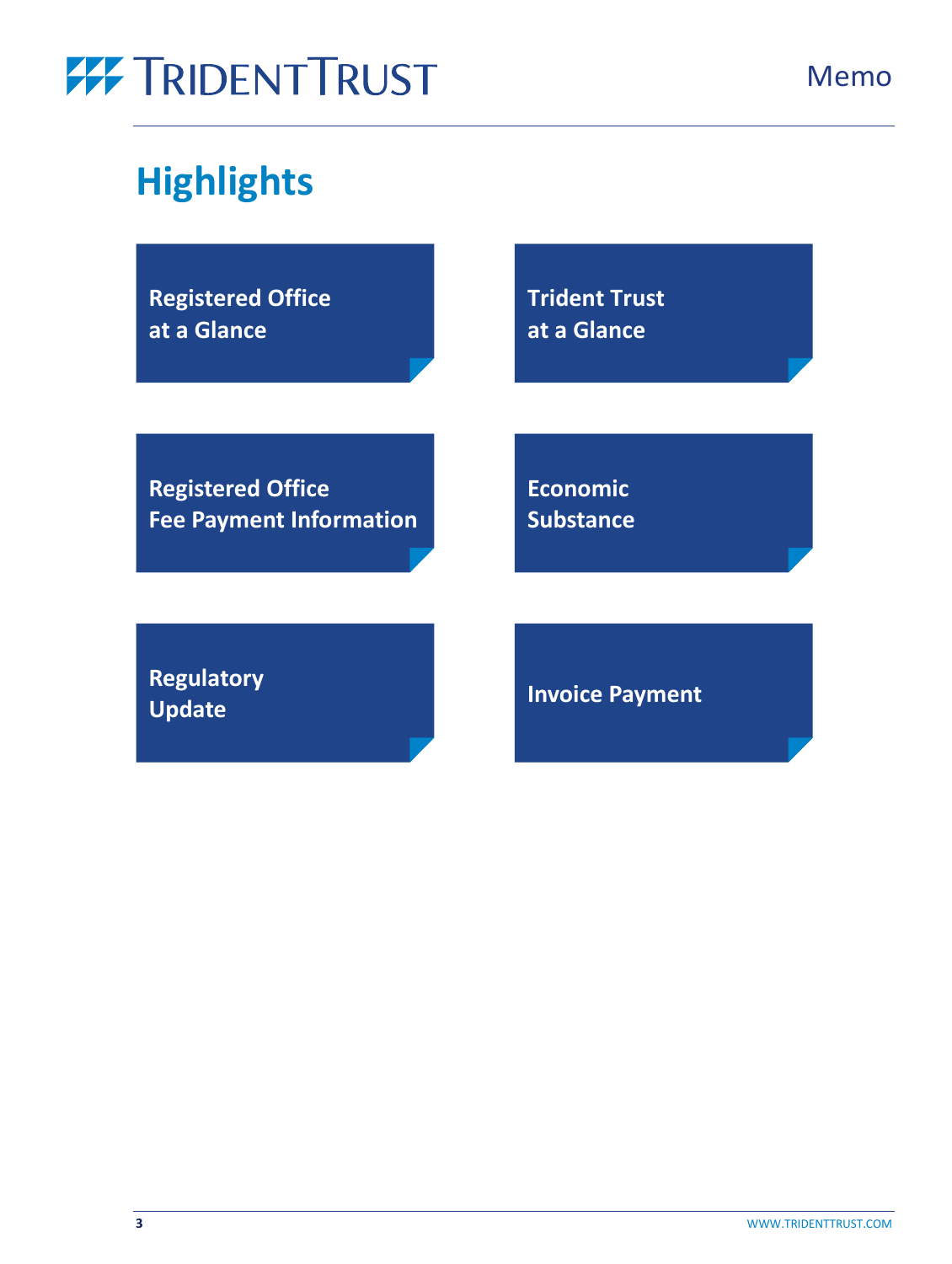## <span id="page-3-1"></span><span id="page-3-0"></span>**Registered Office at a Glance**

| October 2021      |                                                                                                                                                            |
|-------------------|------------------------------------------------------------------------------------------------------------------------------------------------------------|
|                   | ▼<br><b>Trident Trust invoice</b>                                                                                                                          |
| November 2021     |                                                                                                                                                            |
| 15                | Officer closure, public holiday, Remembrance Day<br>▼                                                                                                      |
| December 2021     |                                                                                                                                                            |
| 25                | ▼<br>Public holiday, Christmas Day                                                                                                                         |
| 27                | Officer closure, public holiday, Christmas Day (in lieu)<br>▼                                                                                              |
| 28                | Officer closure, public holiday, Boxing Day (in lieu)<br>▼                                                                                                 |
| 31                | Economic substance notification due for all entities except trust structures<br>◤                                                                          |
| 31                | ▼<br>Last day to file 2020 economic substance returns for relevant entities performing relevant activities<br>with a year end of 31 December 2020          |
| January 2022      |                                                                                                                                                            |
| $\mathbf{1}$      | ▼<br>Public holiday, New Year's Day                                                                                                                        |
| 1                 | Government registration fees due<br>◤                                                                                                                      |
| 3                 | ▼<br>Office closure, public holiday, New Year's Day (In lieu)                                                                                              |
| 15                | CIMA will assess penalty for all registration fees unpaid past this date<br>◤                                                                              |
| 24                | Public holiday, National Hero's Day<br>◤                                                                                                                   |
| 31                | Entities where the annual return and registration fee is outstanding are no longer in good standing<br>▼                                                   |
| <b>March 2022</b> |                                                                                                                                                            |
| 31                | Registrar of Companies' penalty will be applied at 33 1/3% for all entities who have not filed the<br>▼<br>annual return and have not paid the annual fees |
| <b>April 2022</b> |                                                                                                                                                            |
| 15                | ▼<br>Officer closure, public holiday, Good Friday                                                                                                          |
| 18                | Officer closure, public holiday, Easter Monday<br>▼                                                                                                        |
| <b>May 2022</b>   |                                                                                                                                                            |
| 16                | Public holiday, Discovery Day<br>◤                                                                                                                         |
| <b>June 2022</b>  |                                                                                                                                                            |
| 30                | Registrar of companies will assess 66 2/3% penalties for all entities who have not filed the annual<br>▼<br>return and have not paid the annual fees       |
| 30                | Last day to submit CRS & FATCA filing for your Cayman financial institutions<br>▼                                                                          |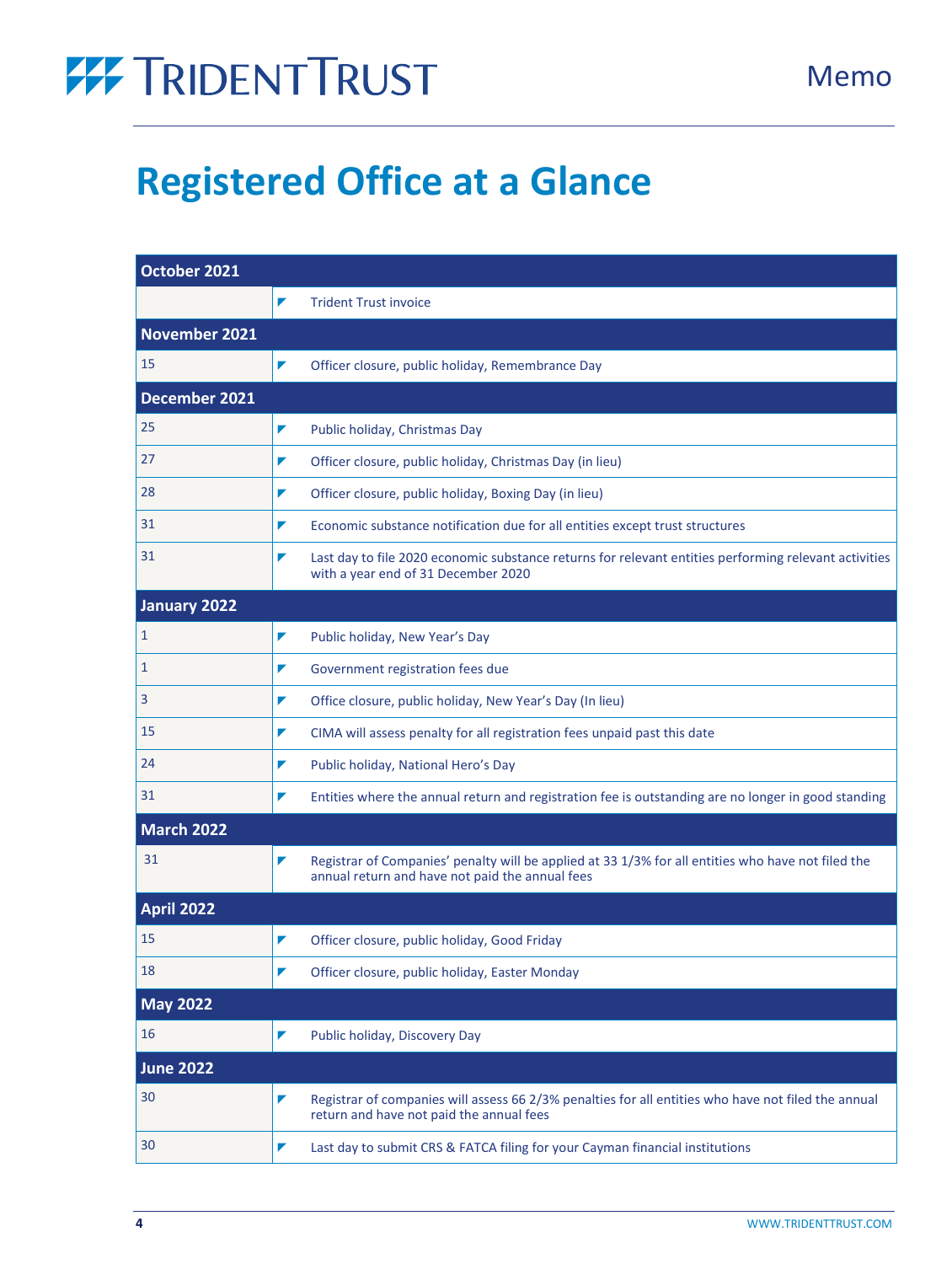| September 2022 |                                                                                                                                              |
|----------------|----------------------------------------------------------------------------------------------------------------------------------------------|
| 15             | Annual CRS compliance form is due                                                                                                            |
| 30             | Registrar of companies will assess 100% penalties for all entities who have not filed the annual<br>return and have not paid the annual fees |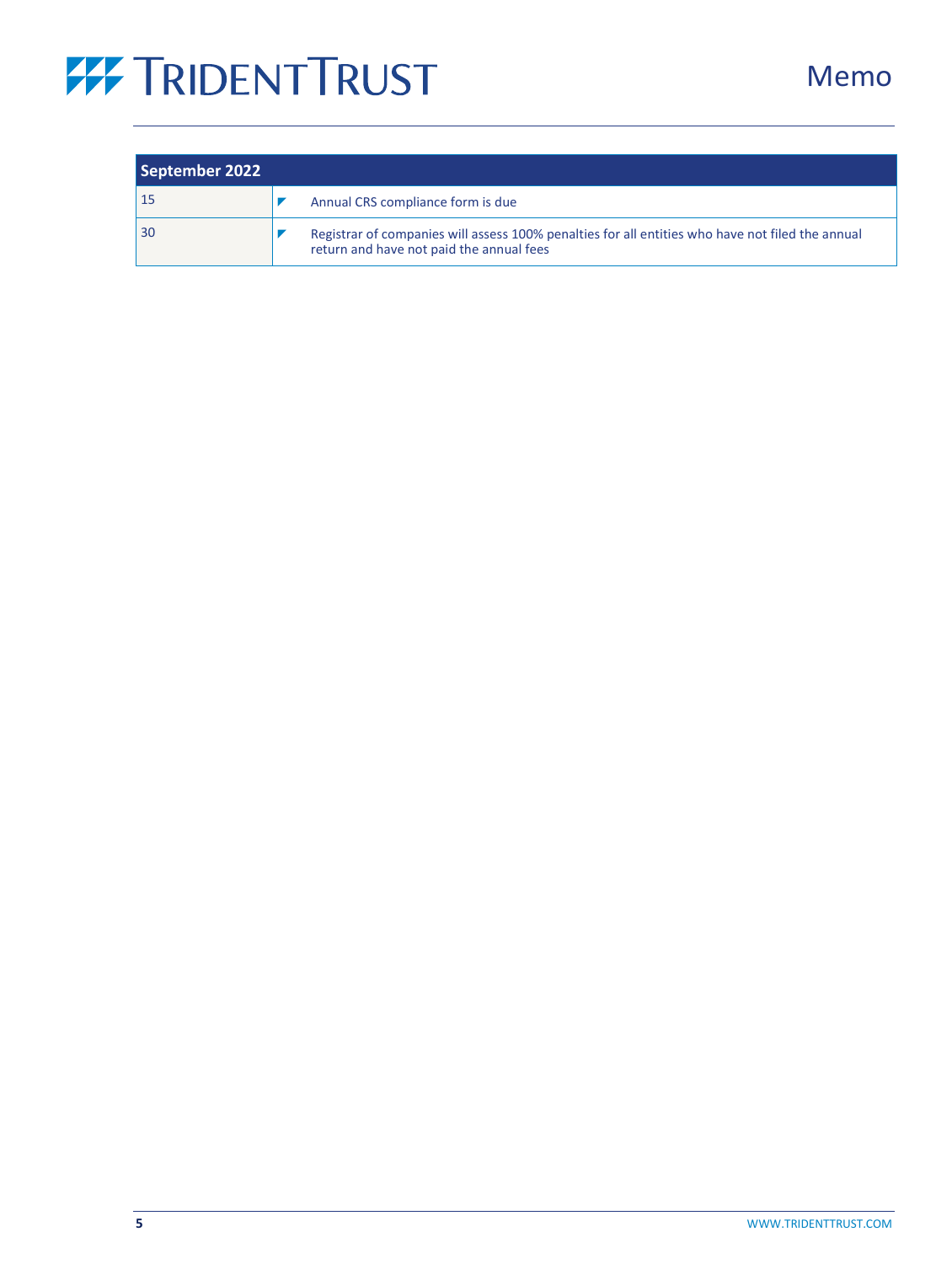### <span id="page-5-1"></span><span id="page-5-0"></span>**Trident Trust at a Glance**

### Worldwide Offices

Founded in 1978, Trident Trust is a leading independent provider of corporate, trust and fund administration services to the financial services sector worldwide, employing over 900 staff across a global footprint that spans Africa, the Americas, Asia, the Caribbean, Europe and the Middle East. Find out mor[e here.](https://tridenttrust.com/)

### Trident Cayman – The Office

Our office was established in 1989 and has grown from a two-person team to a thriving 47-person operation. It has a Trust licence and a Hedge Fund Administrators' licence from the Cayman Islands Monetary Authority (CIMA). Further information on our office can be foun[d here.](https://tridenttrust.com/locations/cayman-islands/)

### Trident Cayman – Key Personnel

- Deanna Derrick Managing Director
- Gwen McLaughlin Executive Director
- Rafael Elias Director
- Simon Gorter Chief Operating Officer
- Eva Moore Head of Compliance
- Jeff Alban Head of Investor Services
- Jessica Hislop-Whiteman Deputy Head of Corporate
- Kristin Brown Manager Business Development

Find out more on each of the above [here.](https://www.tridenttrust.com/about-us/our-people/americas-and-caribbean/cayman-islands/)

### Trident Cayman – We Can Support You

- Company Formation
- Partnership Registration
- Limited Liability Company (LLC) Registration
- Registered Office Services
- Fund Administration for Mutual Funds and Private Equity Funds
- Accounting Services
- Registrar and Transfer Agent Services
- FATCA and CRS Reporting
- AML Officers and AML Support Services
- Cayman Domiciliary/Economic Substance Services
- Directorships and Committee Participation
- Trustee and Trust Administration (Private Client & Unit Trust)
- Cayman Vessel Registration and Representation Services
- Closure Services Voluntary Liquidation and Strike Off
- Service of Process Agent
- Government Reporting Assistance

Trident Cayman engages BDO to carry out its annual internal control review in accordance with the American Institute of Certified Public Accountants' AT-C Section 320, Reporting on an Examination of Controls at a Service Organization Relevant to User Entities' Internal Control Over Financial Reporting ("AT-C 320"). BDO also examines Trident Cayman in accordance with the International Standard on Assurance Engagements No. 3402, Assurance Reports on Controls at a Service Organization ("ISAE 3402"). These examinations cover our hedge fund operations.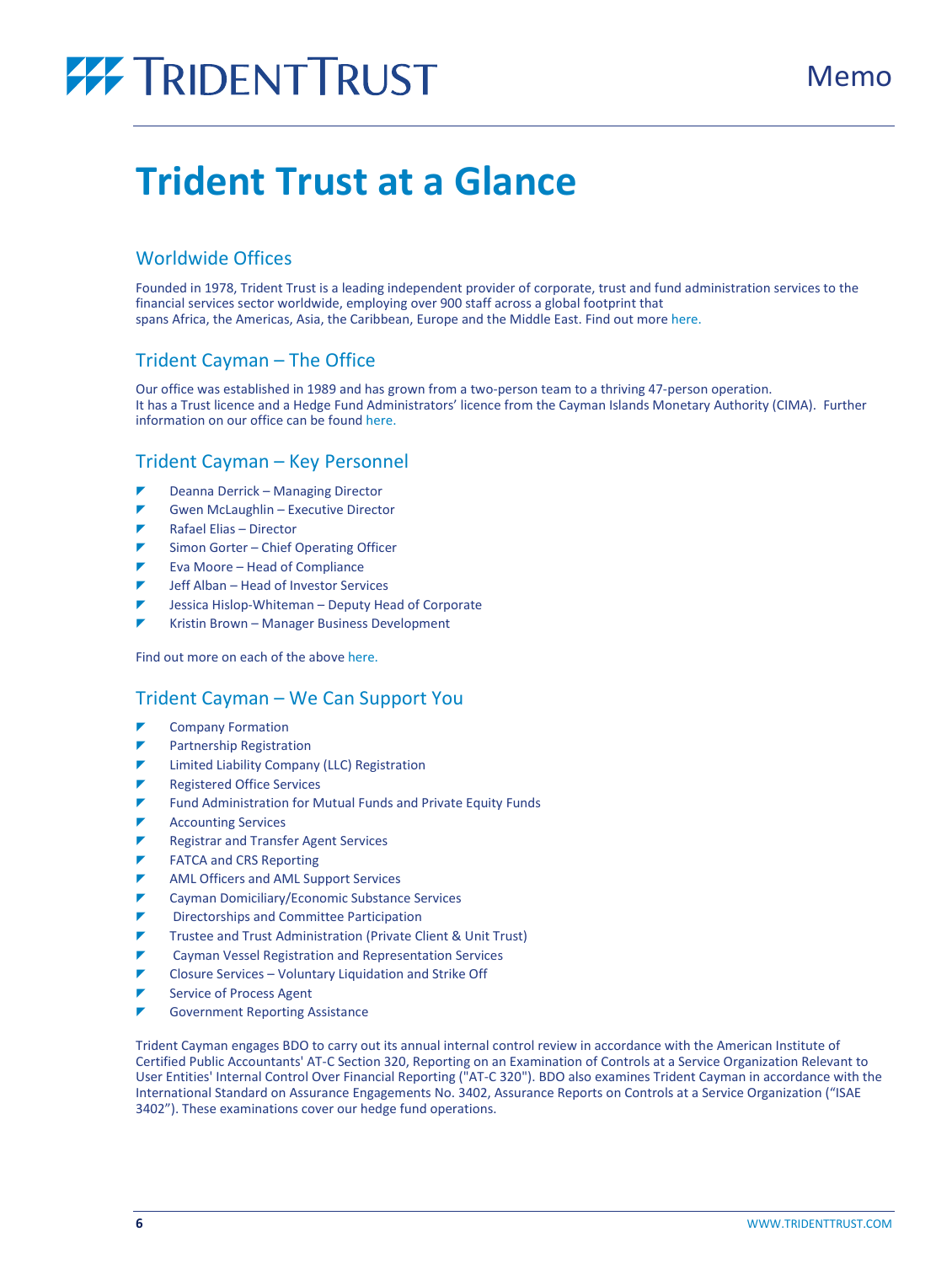

### Cayman Islands Entities

Find out more [here a](https://tridenttrust.com/locations/cayman-islands/)bout the different types of Cayman Islands entities we can assist with and the important continuing statutory obligations of these entities.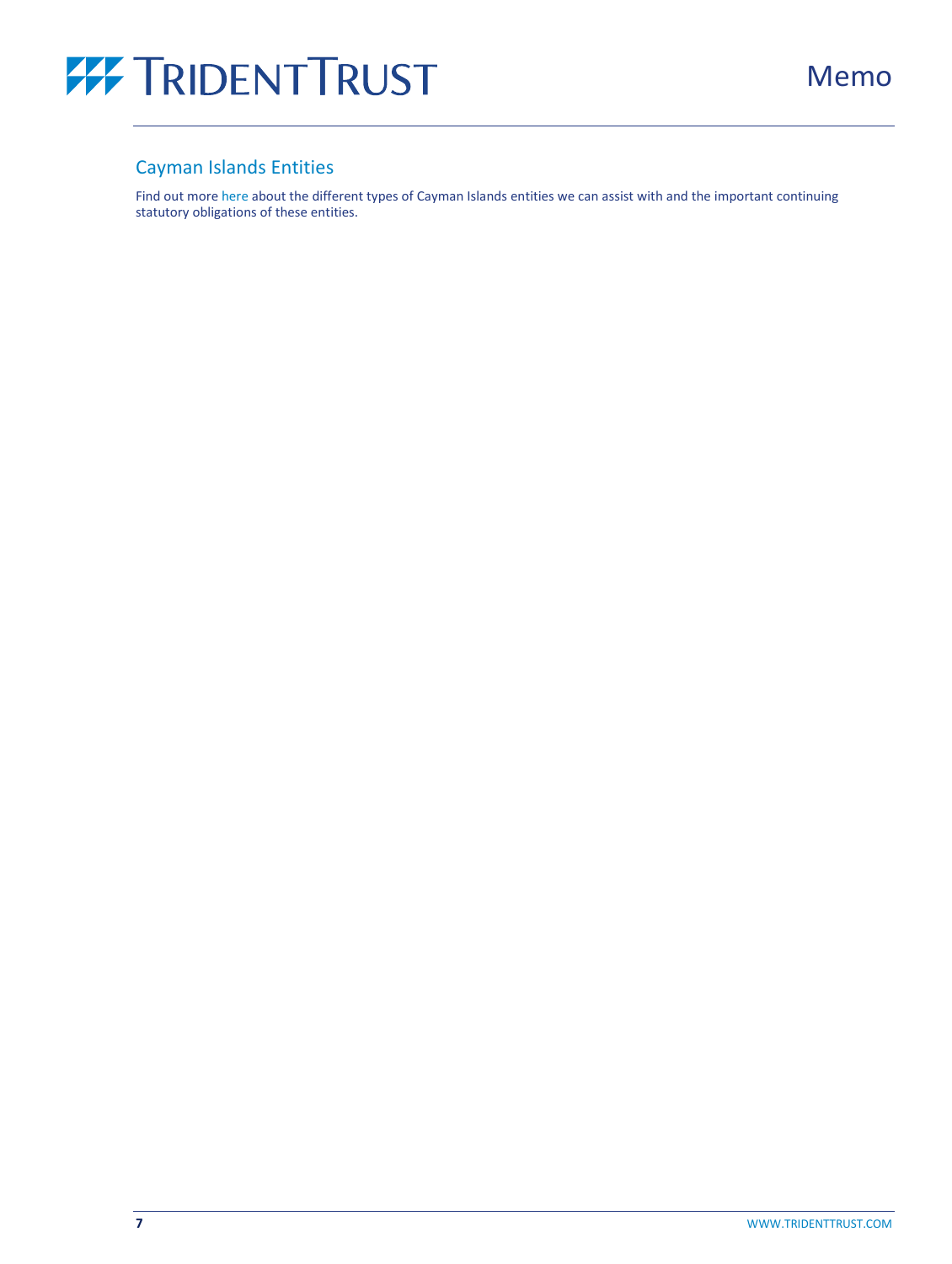## <span id="page-7-1"></span><span id="page-7-0"></span>**Registered Office Fee Payment Information**

### Payment Procedures

Trident Cayman's registered office fees are billed in the fourth quarter of each year to enable us to meet year-end government filing and payment deadlines. Kindly settle our invoices within 30 days of receipt as per our Terms of Business and in order to avoid government penalties.

Payment of government fees can only be made if all our outstanding invoices have been paid in full and if we have been able to identify and credit the funds received to your account. Please ensure that the name of the Cayman entity and/or the invoice numbers are properly identified. If full and correct invoice numbers and/or name of the Cayman entity are not included, we may not be able to credit your payment, which will result in

the funds being returned. Such event may result in the entity incurring penalties for late paid government fees.

For entities formed during the year, we shall adjust our fees charged to bring them into line with our annual billing cycle.

Please note that our general administration services and related expenses are billed separately throughout the year.

All Trident Cayman invoices are expressed in United States dollars and should be paid by a bank wire transfer or an international cheque/bank draft couriered to our physical address to ensure timely receipt.

Our bank details are included with our invoice.

Please contact our office accounts team on 1-345-949 0880 or a[t cayman@tridenttrust.com](mailto:cayman@tridenttrust.com) should you have any questions with respect to our bank details.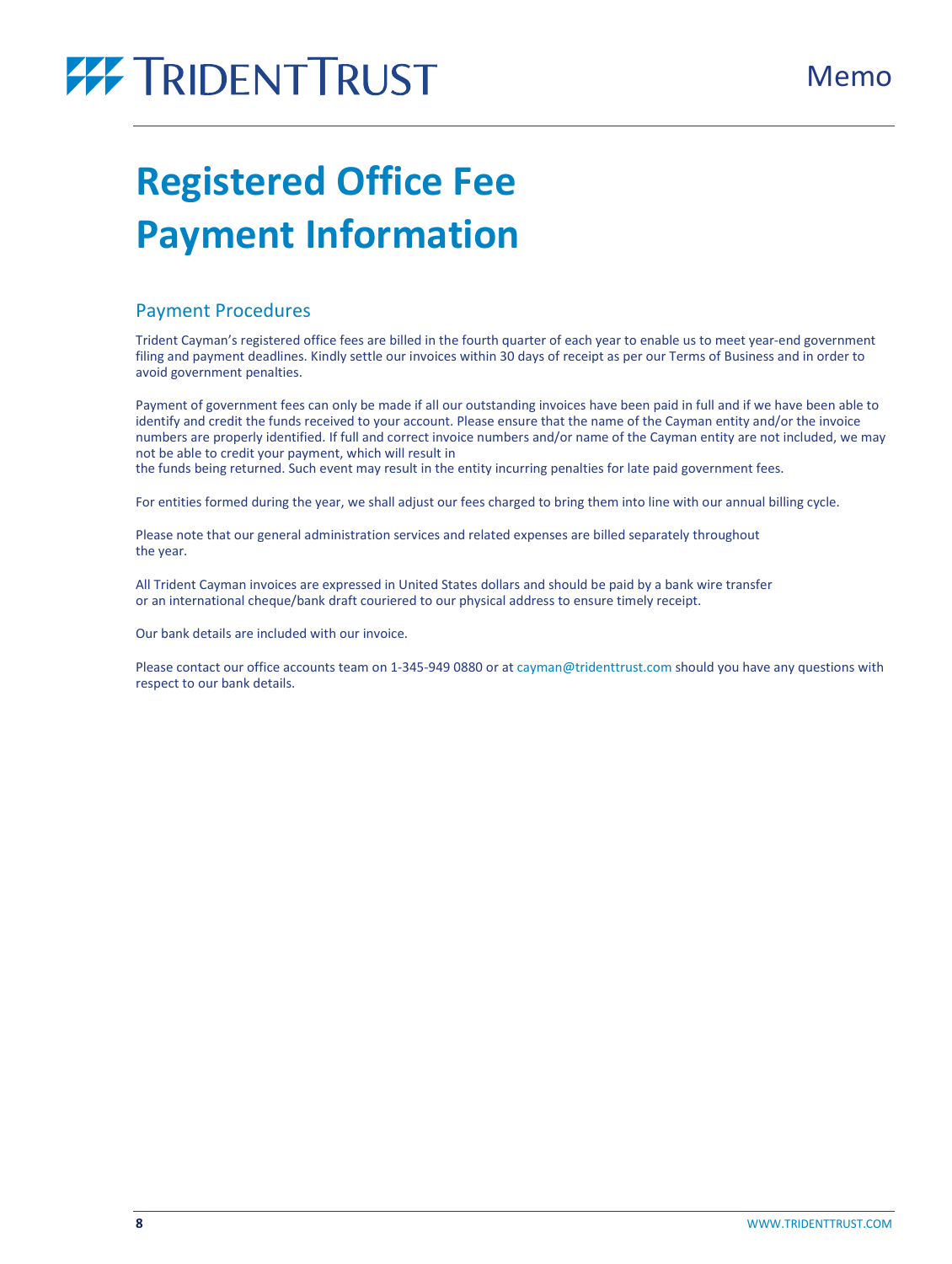## <span id="page-8-1"></span><span id="page-8-0"></span>**Economic Substance**

### Economic Substance Act (ESA)

Cayman (like many other international financial centres) has put in place legislation requiring certain entities that are incorporated or registered in Cayman to demonstrate that they have sufficient "economic substance" in Cayman to show that they should not be taxed elsewhere.

**Relevant Activities –** Cayman Islands incorporated companies (other than certain domestic companies which carry on business within the Cayman Islands or associations not for profit), limited liability companies, limited liability partnerships and registered foreign companies, are "relevant entities" unless excluded as set out below.

Investment funds, as defined in the ESA, are excluded from the definition of "relevant entity". The definition of an investment fund includes entities through which an investment fund directly or indirectly invests or operates (but not an entity that is itself the ultimate investment held).

An entity that is tax resident in another jurisdiction is also excluded from the definition of "relevant entity". An entity will be regarded as tax resident in another jurisdiction if it is subject to corporate income tax on all its income from a "relevant activity" by virtue of its tax residence, domicile or any other criteria of a similar nature in that other jurisdiction. An entity that can evidence that it is a "disregarded entity" for US income tax purposes and has a US corporation as its parent will also be regarded as tax resident in another jurisdiction.

**Relevant Entities –** Any company (incorporated or registered as an overseas company in Cayman) that is not a "domestic company" (e.g., carrying on business only in Cayman or a not for profit) or limited liability partnership that is registered in Cayman, and which carries on any of the following "relevant activities" is considered a "relevant entity":

- Banking Business
- Insurance Business
- Fund Management Business
- Finance and Leasing Business (which, among other activities, includes the provision of finance to third parties or affiliates)
- Headquarters Business
- Shipping Business
- Holding Company Business (i.e., only pure equity holdings, not holdings of another kind of property, e.g., real estate or private vessels or aircraft)
- Intellectual Property Holding Business
- Distribution and Service Centre Business (which, among other activities, includes the provision of services to affiliates)

Definitions of each relevant activity are provided in the ESA.

### Economic Substance Notification (ESN)

All relevant entities are required to file an ESN at the end of each year declaring whether the entity undertook any relevant activities. Filing an ESN is a pre-requisite to enable the required filing of the annual return and payment of the annual government fee so the entity remains in good standing.

The fee for filing the ESN is included in our registered office invoice sent the fourth quarter of each year.

The annual return cannot be filed prior to ESN filing, so penalties for failure to file will be incurred.

### Economic Substance Reporting

A relevant entity that carries on a relevant activity must file an economic substance return (ESR) no later than twelve months after the entity's financial year. For example, a relevant entity that undertakes a relevant activity with a financial year end of 31 December 2021 must file an ESR on or before 31 December 2022.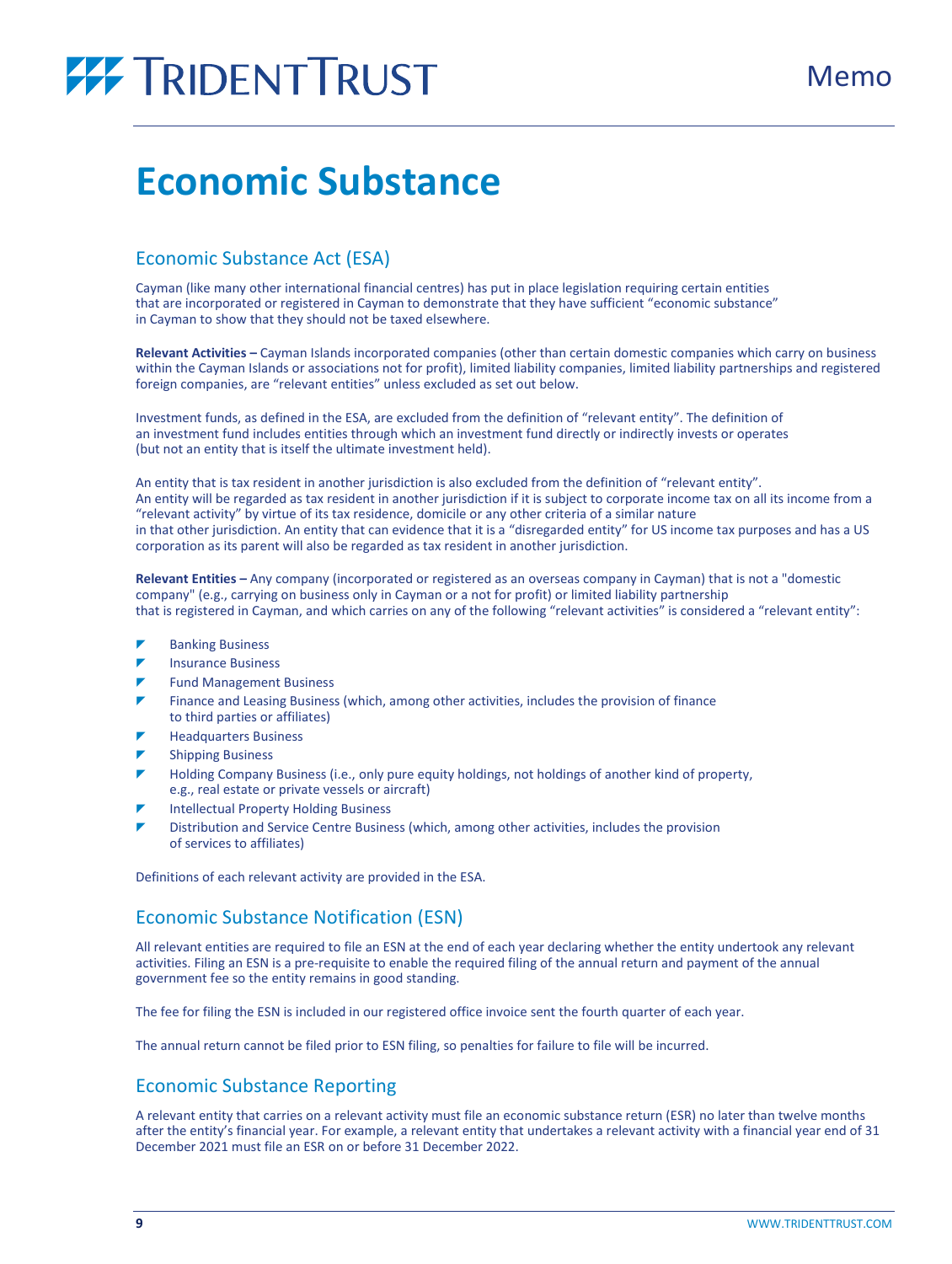Memo



The ESR reports details regarding the entity's core generating activities, ownership and financial details and other matters depending on the relevant activity undertaken by the entity.

The entity must declare whether it meets the economic substance requirements as defined by the ESA. A relevant entity satisfies the economic substance test in relation to a relevant activity if the relevant entity:

- Conducts its core income generating activities (CIGA) in relation to that relevant activity in the Cayman Islands;
- Is directed and managed in an appropriate manner in the Cayman Islands in relation to that relevant activity; and
- Having regard to the level of relevant income derived from the relevant activity carried out in the Cayman Islands:
	- Has an adequate amount of operating expenditure incurred in the Cayman Islands;
	- Has an adequate physical presence (including maintaining a place of business or plant, property and equipment) in the Cayman Islands; and
	- Has an adequate number of full-time employees or other personnel with appropriate qualifications in the Cayman Islands.

There are significant penalties for non-compliance with the Cayman Islands' economic substance reporting and there is a possibility of the entity being struck off from the registry. The penalties range from \$10,000 to \$50,000 and up to one year imprisonment.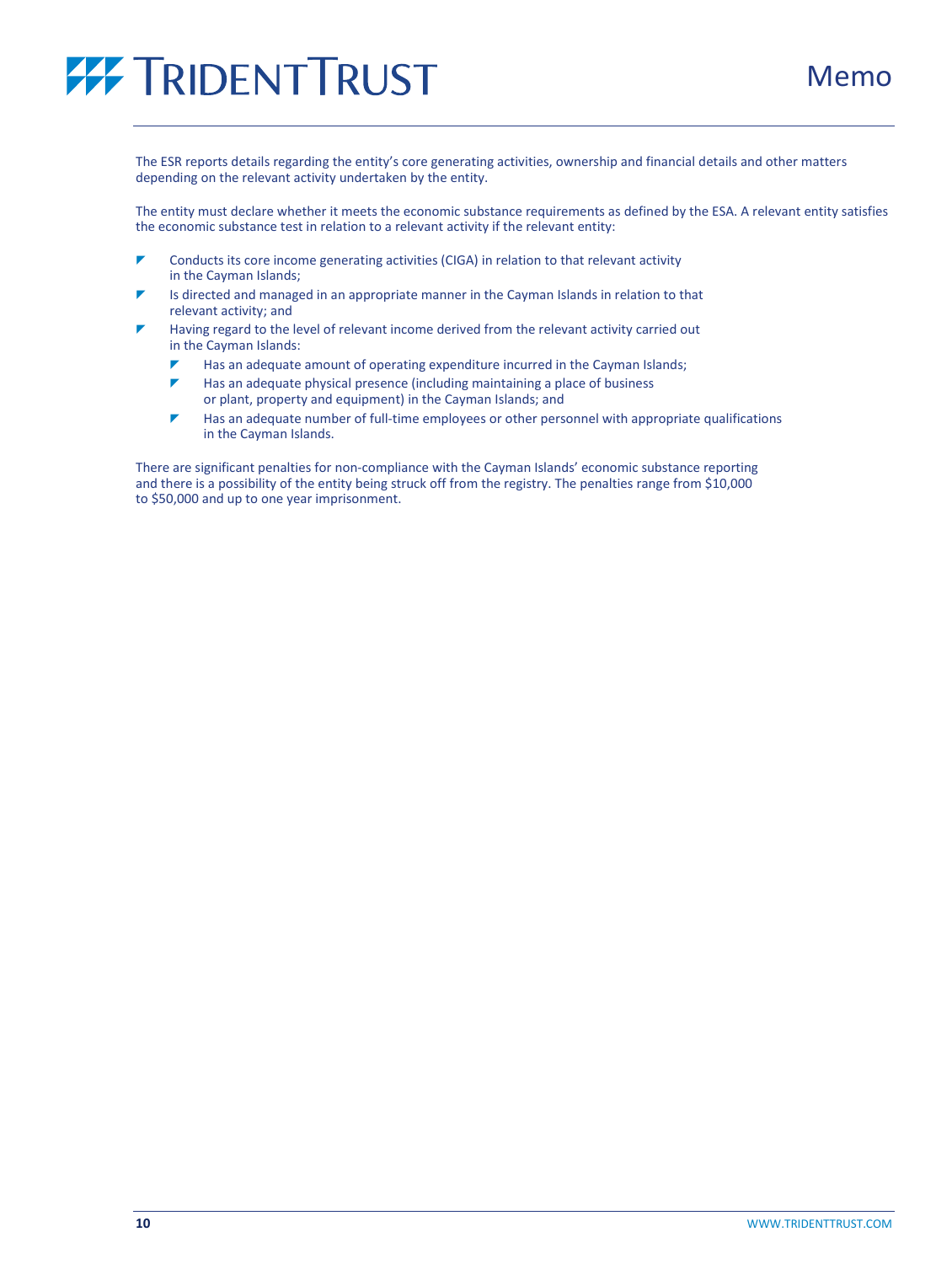## <span id="page-10-1"></span><span id="page-10-0"></span>**Regulatory Update**

Guidance Notes on the Prevention and Detection of Money Laundering, Terrorist Financing and Proliferation Financing in the Cayman Islands (the "Guidance Notes")

On 5 June 2020, the Guidance Notes were updated to include new legislation on assessing risks and applying a risk-based approach, targeted financial sanction, ongoing monitoring and virtual asset service providers.

### Anti-Money Laundering Regulations(2020 Revision)

On 5 August 2020, the Anti-Money Laundering Regulations (2020 Revision) (the "AML Regulations") were updated by removing the equivalent jurisdiction list and instead, each person carrying out relevant financial business will be required to carry out their own risk assessment of every country or geographic area in which their customers or applicants for business reside or operate.

### Eligible Introducers

The AML Regulations were also updated in regard to eligible introducers. They now require that anti-money laundering comfort letters provided by third-party introducers of business (Eligible Introducers) must state, in addition to the name of customer being introduced, the name of the beneficial owner(s) (see further on this below) of the

customer. Funds should review their Eligible Introducer comfort letters to ensure that the additional information is included or otherwise provided to the fund upon introduction.

### Financial Action Task Force (FATF)

On 25 February 2021, the FATF placed the Cayman Islands under increased monitoring for AML/CFT purposes. While the Cayman Islands was found largely compliant on 39 out of 40 recommendations (with the 40th recommendation being remedied by the virtual asset regime coming into effect) and 60 out of 63 of the recommended actions, the FATF recognised that the Cayman Islands has made great strides due to the aforementioned deficiencies and the Cayman Islands were placed on the "grey list". FATF will conduct another evaluation in October 2022 at which time the Cayman Islands will be reviewed for its progress and outcome

of the below objectives:

- IO3 (Supervision) the Cayman Islands Monetary Authority (CIMA) should apply sanctions that are effective, proportionate and dissuasive and take administrative penalties and enforcement actions to ensure that breaches are remediated effectively and in a timely manner.
- IO5 (Legal Persons and Arrangements) the Registrar of Companies and CIMA should impose adequate and effective sanctions in cases where relevant parties (including legal persons) do not file accurate, adequate and up-todate beneficial ownership information for legal entities and arrangements in accordance with the available regimes.
- IO7 (ML Investigations and Prosecutions) the Cayman Islands Bureau of Financial Investigations (CIBFI) and the Office of Director of Public Prosecutions (ODPP) should demonstrate that:
	- They are prosecuting all types of money laundering, including complex ML cases, standalone money laundering and cases involving proceeds of foreign offences, in line with Cayman's risk profile as an international financial centre; and
	- Such precautions are resulting in the application of dissuasive, effective and proportionate sanctions against natural and legal persons.

### Economic Substance Update July 2021

From June 2021, the International Tax Co-operation (Economic Substance) (Amendment of Schedule) Regulations, 2021 has been updated to expand the economic substance regime by bringing in scope all types

of Cayman Islands partnerships (general partnerships, limited partnerships, exempted limited partnerships and foreign limited partnerships). As a result of this expansion, partnerships will now also be required to make an annual notification as to whether they are in scope of the economic substance regime and whether or not they are carrying on a relevant activity during the reporting period.

In-scope partnerships formed between 1 July 2021 and 31 December 2021 must satisfy the economic substance test from 1 January 2022. See link for the Economic Substance Act: [https://www.ditc.ky/wp-](https://www.ditc.ky/wp-content/uploads/DITC-Economic-Substance-Act.pdf) [content/uploads/DITC-Economic-Substance-](https://www.ditc.ky/wp-content/uploads/DITC-Economic-Substance-Act.pdf)[Act.pdf.](https://www.ditc.ky/wp-content/uploads/DITC-Economic-Substance-Act.pdf)

As part of the 2022 invoice process, all partnerships will receive an Economic Substance Notification form from us, which we will file with the government.